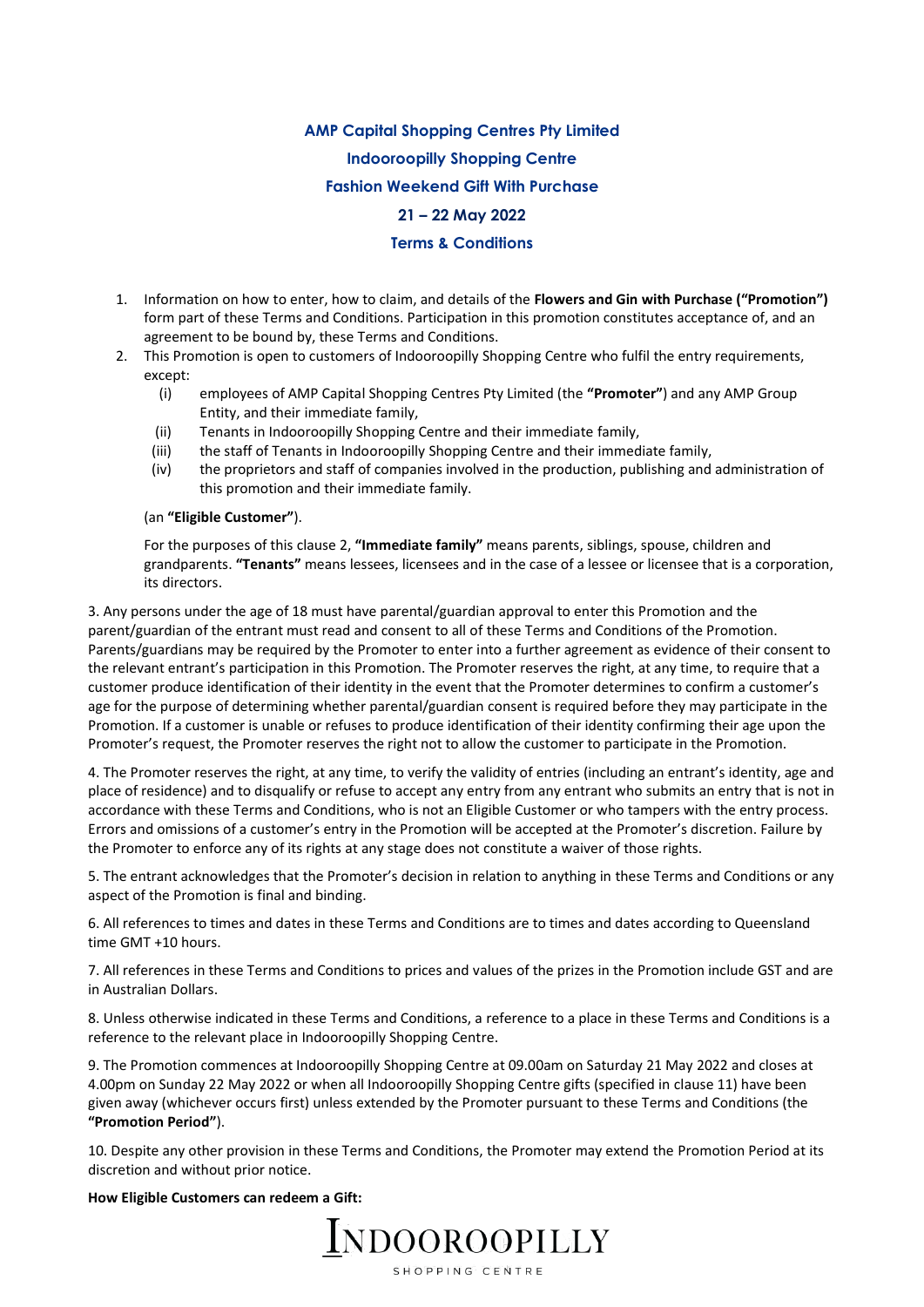11. The gift that can be redeemed during the Promotion Period:

Large bouquet of flowers, valued at \$80.00 and a token to the pop-up gin bar valued at \$10.00

12. To be eligible to enter the Promotion and receive one of the above gifts eligible Customers must:

- Spend \$300 or more at participating Indooroopilly Shopping Centre stores (being those stores listed in clause 19 and specifically excluding supermarkets (Woolworths, Coles, Aldi, Sunlit Supermarket, Automall West and Hanaro Mart)
- ii) Present their original receipts (showing a spend of \$300 or more) from participating Indooroopilly Shopping Centre stores (being those stores listed in clause 19 and specifically excluding (Woolworths, Coles, Aldi, Sunlit Supermarket, Automall West and Hanaro Mart) during the Promotion Period; and
- iii) Provide the information specified in clause 17 in the form required by the Promoter.

13. Valid receipts can only be used once and in respect of a single entry during the Promotion Period. Only one Flower and gin gift can be redeemed per person, per day.

14. Valid receipts must be presented on the same day of purchase to be eligible.

15. For the purposes of clause 12, the purchase of Indooroopilly Gift Cards or retail store gift cards, payment of laybys, flight and/or holiday deposits and payments of bills or foreign currency exchange transactions do not qualify towards meeting the minimum spend requirements.

16. For the avoidance of doubt, receipts from Woolworths, Coles, Aldi, Sunlit Supermarket, Automall West and Hanaro Mart will not be accepted in this Promotion.

17. In order to submit a valid entry in the Promotion, an Eligible Customer must provide the following details:

## (i) Post Code

18. A maximum of 750 **Flowers and gin gifts with purchase** will be given out during the Promotion Period

19. For the purpose of clause 12, participating stores are listed here –

[https://www.indooroopillyshopping.c](https://www.indooroopillyshopping/)om.au/stores

## **General Terms and Conditions**

20. Except for any liability that cannot be excluded by law, the Promoter, any AMP Group Entity and each of their officers, employees and agents excludes all liability (including negligence), for any personal injury; or any loss or damage (including loss of opportunity); whether direct, indirect, special or consequential, arising in any way out of or in connection with the Promotion, including, but not limited to, where arising out of the following:

- (i) any technical difficulties or equipment malfunction (whether or not under the Promoter's control);
- (ii) any theft, unauthorised access or third party interference;
- (iii) any entry or claim that is late, lost, altered, damaged or misdirected (whether or not after their receipt by the Promoter) due to any reason beyond the reasonable control of the Promoter;
- (iv) any tax liability incurred by an entrant; or
- (v) Use of the items within the Indooroopilly Shopping Centre gifts identified in clause 11.

21. If for any reason this Promotion is not capable of running as planned (whether caused by infection by computer virus, line drop out, bugs, tampering, unauthorised intervention, fraud, technical failures or any other cause beyond the control of the Promoter which corrupts or affects the administration, security, fairness or integrity of the Promotion), the Promoter reserves the right in its sole discretion, (subject to any written direction given by a relevant regulatory authority), to cancel, terminate, modify or suspend the promotion. The Promoter may in its sole discretion disqualify any individual who tampers with the entry process from participating in the Promotion.

22. The Promoter is not responsible for receipt of incorrect, inaccurate or incomplete information either caused by website users or by any of the equipment used, or by any computers or technology used by intermediaries, service providers, or business partners to facilitate the promotion.

23. The Promoter is bound by the Privacy Act 1988. By entering this Promotion, entrants are providing consent for the Promoter to hold and use their personal information. The Promoter collects personal information in order to conduct the Promotion and for general marketing and research purposes. If you do not provide the information requested, you will not be able to participate in the Promotion. Your personal information may be shared with other AMP Group entities, with third parties who provide services to the Promoter and the AMP Group (including but not limited to agents, contractors, service providers and prize suppliers) and, as required, to Australian regulatory

authorities. The Promoter may, for an indefinite period, unless otherwise advised, use the information for promotional, marketing, publicity, research and profiling purposes, including sending electronic messages, marketing communications, or telephoning the entrant. Entrants should direct any request to access, update, remove, or correct

# <u> I</u>NDOOROOPILLY

SHOPPING CENTRE